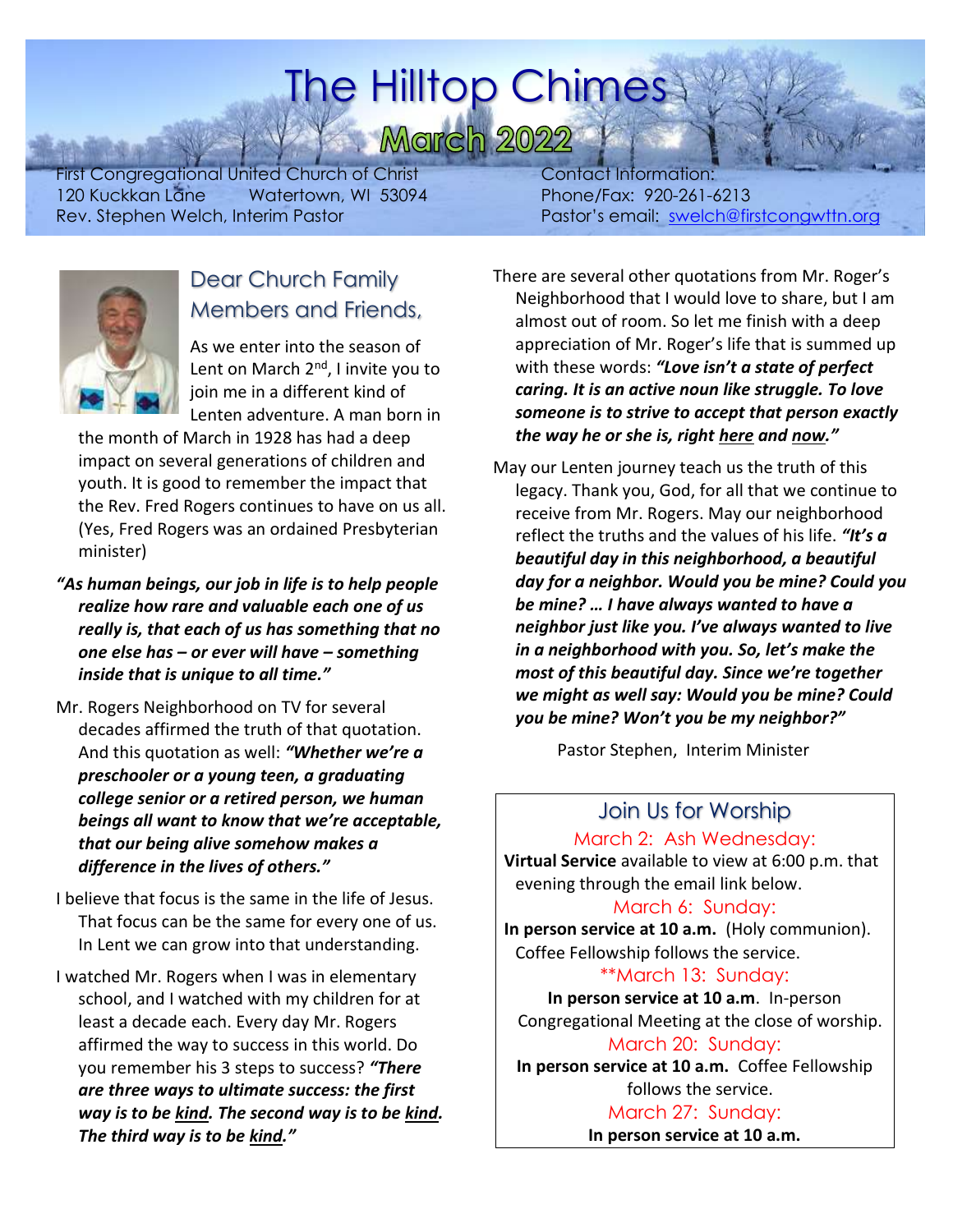#### **OFFICIAL ANNOUNCEMENT**

"Rescheduled" Annual Meeting – Sunday, March 13<sup>th</sup>, 2022 "In Person" following the worship service.

Due to lack of a quorum, the Congregation's Annual Meeting has been rescheduled for Sunday, March 13<sup>th</sup> at 11:00 am. We encourage all who are able to join in to approve our annual report.

Your copy was mailed/emailed on February 4th.

Please have your copy on hand for the meeting. If you still need a hard copy, stop by the office.

---Dale Bakke, Moderator



#### *Pastoral Search News:* **Small Group Talks Sunday March 13th After Service and the Annual Meeting.**

- In the middle of January, you should have received a half-page manilla envelope with information concerning searching for a new pastor. The Profile Creation Committee is now collecting your data. Some congregants stated they'd like to be interviewed in small groups after church.
- Our first get-together will take place on March 13th after the church service and the annual meeting. If you are interested, join us! Bring along the survey you received in the mail (extra copies will be available) and feel free to share your ideas.
- We are thinking in terms of our three focus questions: Who are we? Who is our neighbor? Who is God calling us to become?



*Coffee Fellowship Returns*

#### *Sunday, March 6th*

 Coffee fellowship returns the first and third Sunday of each month. Please come and join us! Juice boxes and coffee will be available along with pre packaged treats. Tables will be spaced for adequate social distancing.

Free Will Coffee Offering: donations are greatly appreciated Thank you for understanding.

Yours faithfully, Barb Lottmann and Tracy Livermore, coordinators.



Our Bible Study continues….

Our group continues to meet on ZOOM at 9am on Tuesdays. We have wonderful conversations. Please feel free to join us at any time! We will continue with the "Listen Up" series with a 3 part study of the Book of Genesis. Workbook materials are provided.

Join Zoom Meeting

[https://us02web.zoom.us/j/232183369?pwd=](https://us02web.zoom.us/j/232183369?pwd=N0pmNDhqd3poTXFtdG1rT0xYazNqdz09) [N0pmNDhqd3poTXFtdG1rT0xYazNqdz09](https://us02web.zoom.us/j/232183369?pwd=N0pmNDhqd3poTXFtdG1rT0xYazNqdz09)

A new 9 a.m. book study, Grounded by Diana Butler Bass, will began on Fridays/ Books will be available to "borrow" through our Frater Library Fund. Alternatively, you may also purchase one to keep.

#### Join Zoom Meeting

[https://us02web.zoom.us/j/232183369?pwd=N](https://us02web.zoom.us/j/232183369?pwd=N0pmNDhqd3poTXFtdG1rT0xYazNqdz09) [0pmNDhqd3poTXFtdG1rT0xYazNqdz09.](https://us02web.zoom.us/j/232183369?pwd=N0pmNDhqd3poTXFtdG1rT0xYazNqdz09)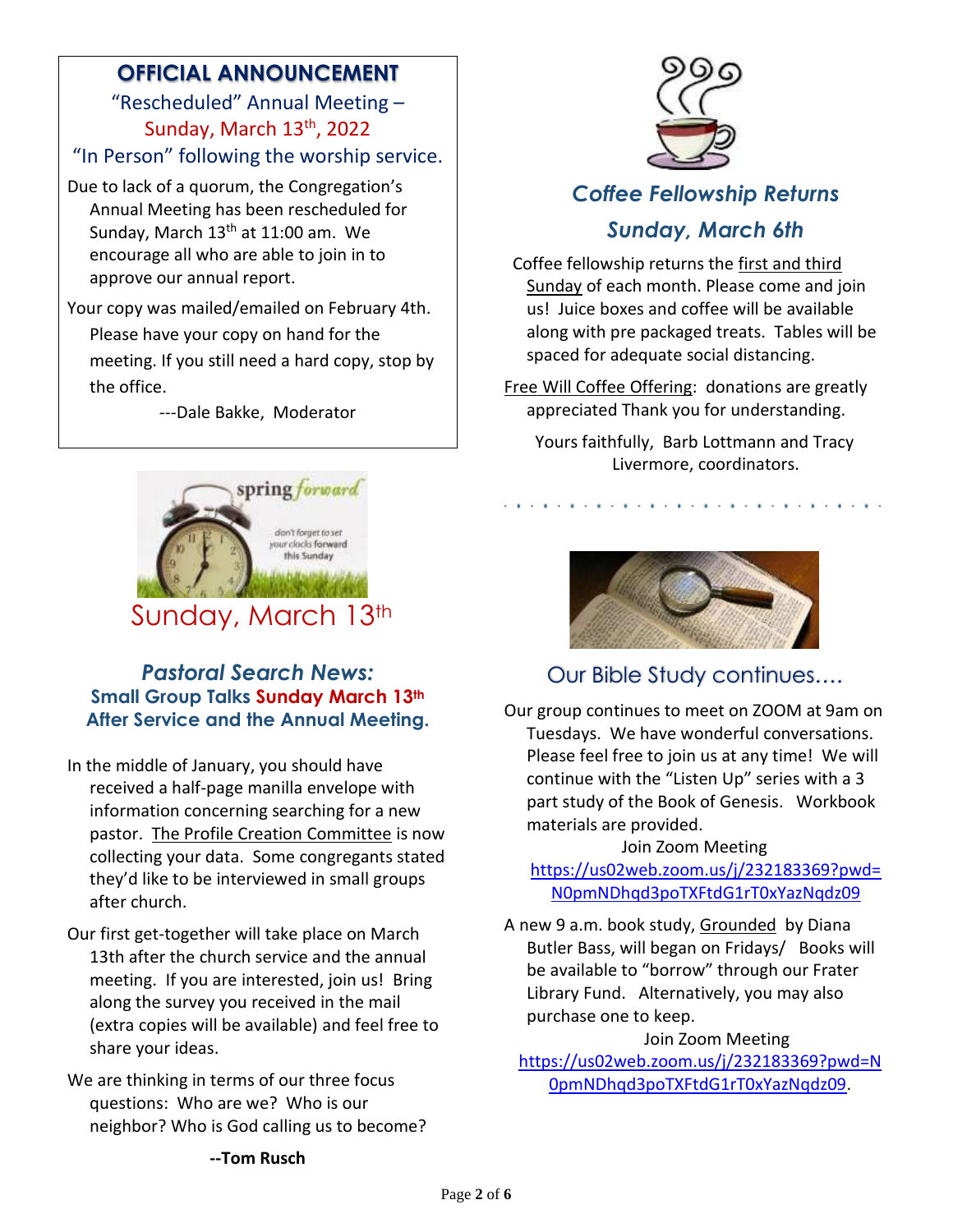

# From the Coordinator of Children and Youth

**Ministries** 

Melissa Mattke Coordinator of Children and Youth Ministries [mmattke@firstcongwttn.org](mailto:mmattke@firstcongwttn.org) 920-261-6213 [josc.mom@hotmail.com](mailto:josc.mom@hotmail.com) 262-719-1383

# **Sunday School:**

We have been continuing our ZOOM Sunday School at 9am on Sunday. We have been enjoying recording our Family time during our Sunday School time.

Here is the Link to Join Zoom Meeting [https://us02web.zoom.us/j/87621677567?pwd=Z](https://us02web.zoom.us/j/87621677567?pwd=ZnErNTJST3hBeWJESThXSUZBVERzUT09)

[nErNTJST3hBeWJESThXSUZBVERzUT09](https://us02web.zoom.us/j/87621677567?pwd=ZnErNTJST3hBeWJESThXSUZBVERzUT09) Meeting ID: 876 2167 7567 Passcode: 632783

# **H2O Youth Group:**

Youth Group on Zoom takes place on Sundays at 11:15am and end at 12:30pm I will be sending home materials that we will be working through together during our Zoom Time! We are struggling a bit with everybody's schedules to get us all together at the same time to meet.

We are hoping to meet in person soon, it will all depend on the community Covid numbers. Here is the new Zoom Link for Sundays:

[https://us02web.zoom.us/j/87423748627?pwd=a](https://us02web.zoom.us/j/87423748627?pwd=anFzaXRSWDBjUnk4Y2RiaW1RRFhLZz09) [nFzaXRSWDBjUnk4Y2RiaW1RRFhLZz09](https://us02web.zoom.us/j/87423748627?pwd=anFzaXRSWDBjUnk4Y2RiaW1RRFhLZz09)

Meeting ID: 874 2374 8627 Passcode: 431416

# Saturday Morning Fellowship:

Every week on Sat at 10am join in Morning Fellowship for some chat time (and enjoy seeing church family and friends.)

. . . . . . . . . . . . . . . . . . .

It's not a Bible Study or a congregational meeting (although Pastor Stephen will be there) Its more like Coffee Fellowship except you provide your coffee and snacks and you can wear cozy slippers.

Link to Join Zoom Meeting [https://us02web.zoom.us/j/87871939725?pwd=T](https://us02web.zoom.us/j/87871939725?pwd=TkUwdTdCRHlNV3lvMDJsOENXOVNoUT09) [kUwdTdCRHlNV3lvMDJsOENXOVNoUT09](https://us02web.zoom.us/j/87871939725?pwd=TkUwdTdCRHlNV3lvMDJsOENXOVNoUT09) Meeting ID: 878 7193 9725 Passcode: 339374

#### From Reopening Committee: Sunday In Person Services to Begin again March 6

Finally the numbers are going down and we will offer in-person services again starting on Sunday, March 6.

We will follow the protocols exactly as when we were in person before:

- 1. We are requiring all participants to *wear a mask at all times, no matter of your vaccination status*.
- 2. Masks and hand disinfectant are available in the Narthex.
- 3. Keep the mask on until exiting the church.
- 4. Respect social distancing as best you can.
- 5. Please do not socialize in the narthex entryway before or after the service.
- It is difficult to believe that it has been almost two full years since our lives have changed from the pandemic.
- Hopefully our restrictions will become fewer in a small amount of time. It will be good to see everyone again!

If you have any questions or comments, please contact Tom Rusch at 920-988-5235 or [thomasdrusch@gmail.com.](mailto:thomasdrusch@gmail.com)

# How to Join Us for Worship

If you were unable to attend in person you can view the recording through:

- **1)** the email link "Welcome to Worship" from [lbentz@firstcongwttn.org](mailto:lbentz@firstcongwttn.org)
- *2)* Our church's Facebook page: [https://www.facebook.com/First-](https://www.facebook.com/First-Congregational-United-Church-of-Christ-118640148151341/)[Congregational-United-Church-of-Christ-](https://www.facebook.com/First-Congregational-United-Church-of-Christ-118640148151341/)[118640148151341/](https://www.facebook.com/First-Congregational-United-Church-of-Christ-118640148151341/)
- 3) Our new church website (see 'Media'): <https://firstcongwttn.org/>
- *4)* Watertown Cable channel 985 broadcasts the Sunday service on Thursdays at 10 am and 5 pm and then again on the following Sunday at 6 pm.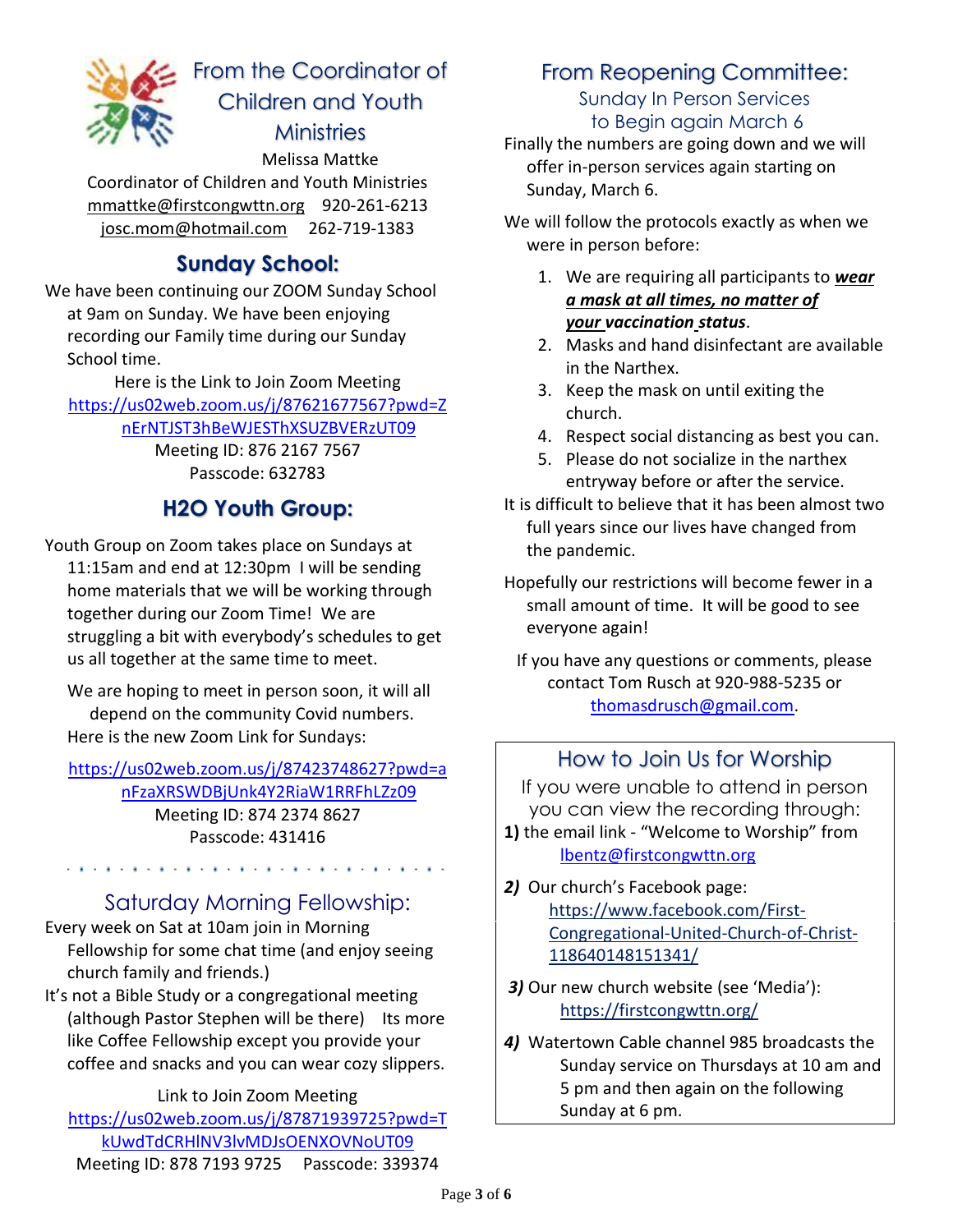

Juanita Edington **Notes from the Music Director**

As we have been sharing in-person worship, it continues to be recommended to have congregational singing only when masked and appropriate distance between family groups (The Hymn Society recommendations). We need to remember that while many may be vaccinated in our congregation, there are those who are not yet eligible to receive vaccines, or cannot, for various reasons. Aerosols expelled by singing move outward farther than those of ordinary breathing or talking.

#### We are seeking your offering of musical gifts

for our worship. We would like to continue the practice of sharing music in a safe way to enrich our worship. The plan includes a solo vocalist leading the hymns for the day at a safe distance, unmasked and with a microphone for clarity for the in-person congregation and the congregation attending on-line.

- Would you be interested in leading the hymns during worship on a Sunday? Would you be interested in sharing a musical offering? I am looking for musicians to serve our church by sharing their musical gifts. The musical offering can be vocal or instrumental. Please contact me if you would be interested. Thank you!
- Thank you to Susie Krueger and Bill Edington who provided the musical offerings during the month of February.

*Juanita Edington c.920-988-2416/h.206-6111 [jaemusiclover@gmail.com](mailto:jaemusiclover@gmail.com)*



## Serve in Worship: Our worship team needs volunteers to be Liturgists. A liturgist reads

scripture and other responsive readings during a worship service on a rotating basis.

- --You chose when works best for you.
- --Readings are in a prepared script that you receive early the week before.
- --A printed copy will be ready for you Sunday morning.

-- Liturgists arrive by 9:40 for sound check. If you would like to know more about participating in this way please contact Laurel at [lbentz@firstcongwttn.org](mailto:lbentz@firstcongwttn.org)

.



First Congregational UCC was well represented when it was our congregations turn to host the Bread and Roses

**Contract of the Contract Contract** 

dinner for our community mission work on the evening of February 3<sup>rd</sup>. Tacos were served in "drive through" style. Thank you to the following volunteers that helped with serving or running the carryout meals to the curb: Amy Gillingham, Tom Rusch, Tom and Denyce Derleth, Lee Buescher, Fran Milburn, and Norm Hurtubise.

- Thanks also to those that provided and prepared food in advance of the meal: Mary Brey, Ellen Brown, Tracy Livermore. Our church kitchen served as a "food prep" area where Barb & Chuck Weiss got 4 lbs. tomatoes diced, lettuce shredded and Pastor Stephen diced 4 pounds of onions!
- Approximately 125 people were served that evening. It will be our congregations turn to host this important event for members in need of a good meal in our community later this year.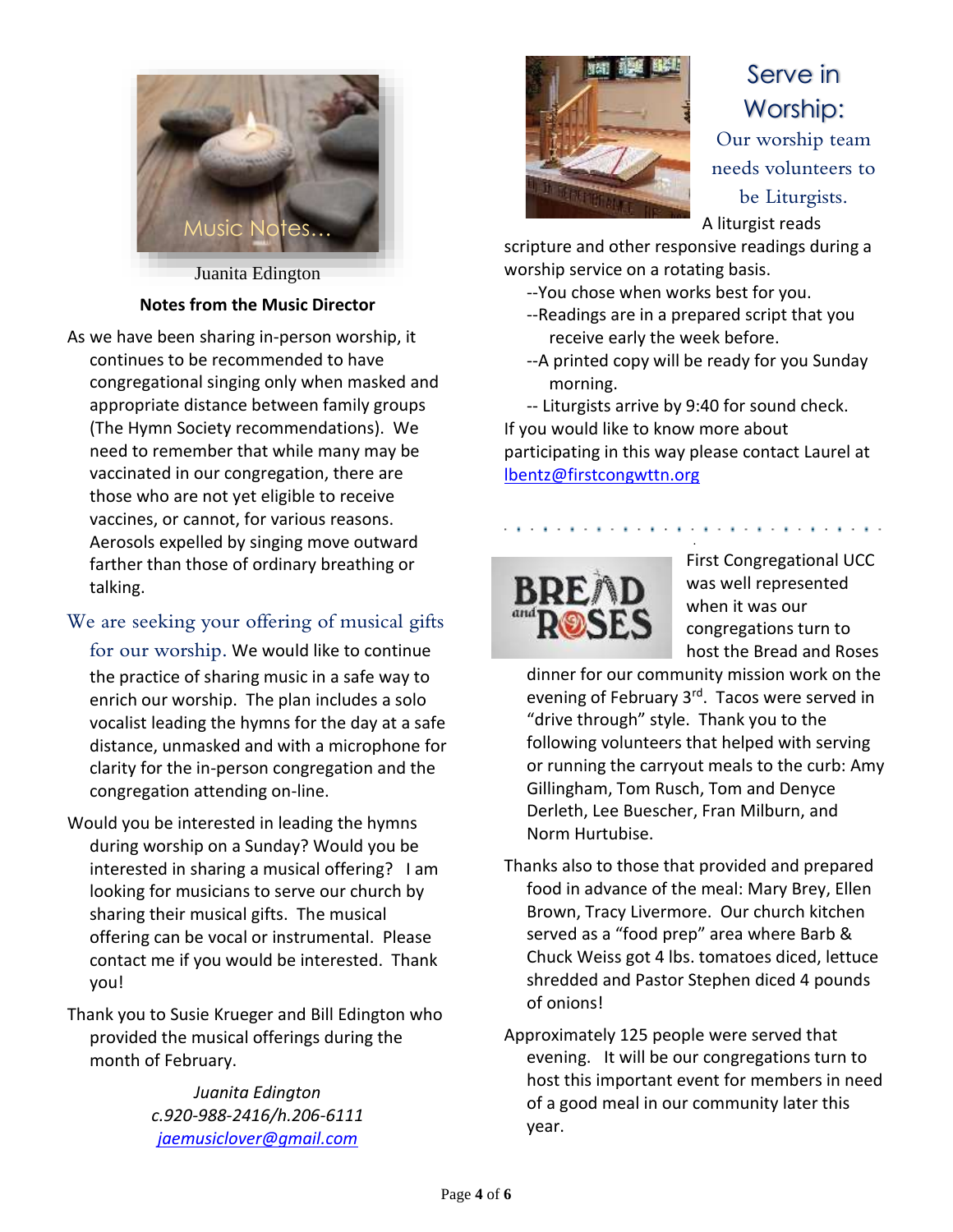# BOOK OF LIFE



March Birthdays

| 3/4  | Kristi        | Scheunemann |
|------|---------------|-------------|
| 3/5  | Audrey        | Wolter      |
| 3/6  | Grady         | Fremont     |
| 3/8  | Penelope      | Zabel       |
| 3/9  | Jacob         | Reyburn     |
| 3/11 | <b>Thomas</b> | Derleth     |
| 3/11 | <b>Thomas</b> | Rusch       |
| 3/20 | Barbara       | Weiss       |
| 3/25 | Jack          | Lemke       |
| 3/25 | Hannah        | Smith       |
| 3/26 | Jami          | Zabel       |
| 3/26 | Olivia        | Mattke      |
| 3/27 | Florence      | Bingner     |
| 3/28 | Liam          | Matthews    |
| 3/28 | Aurora        | Pauli       |
| 3/31 | Doug          | Budewitz    |
|      |               |             |

.





The Daily Devotional is a spiritually deep and refreshing well, to which thousands of readers are drawn each day.

The overall vision and voice of the Daily Devotional is tended by the [Stillspeaking Writers' Group](https://www.ucc.org/stillspeaking-writers/) and supported by the staff of The Pilgrim Press.

Check it out at the link below and you can choose to get daily devotionals sent to your inbox.

https://www.ucc.org/daily-devotional/

**ONE GREAT HOUR OF SHARING**

By the grace of God, all of us have the power to give, and the gifts we give make the world more the way God intended it to be – a place where everyone has what they need.

Together, we can achieve a fair balance in our world by giving back to God what God has so richly bestowed upon us. One Great Hour of Sharing provides support for health, education, agricultural and emergency relief initiatives in 138 countries by working with local, national, and global partners. Will you give to One Great Hour of Sharing on Sunday, March 13th.

DEVOTIONAL BOOKLETS:

We have Upper Room & These Days devotional booklets for March -June on hand that you can pick the up in person at church starting March 6<sup>th</sup>.

Peace and grace, Laurel W Bentz

# **Financial Updates**

|         |                                         |                                       | <b>BUDGETED</b>        | <b>ACTUAL</b>          |                                    |                                  | <b>MONTH</b>                  | <b>YEAR</b>                   |
|---------|-----------------------------------------|---------------------------------------|------------------------|------------------------|------------------------------------|----------------------------------|-------------------------------|-------------------------------|
| 2022    | <b>BUDGETED</b><br><b>CONTRIBUTIONS</b> | <b>ACTUAL</b><br><b>CONTRIBUTIONS</b> | ΤΟΤΑL<br><b>INCOME</b> | TOTAL<br><b>INCOME</b> | <b>BUDGETED</b><br><b>EXPENSES</b> | <b>ACTUAL</b><br><b>EXPENSES</b> | <b>GAIN OR</b><br><b>LOSS</b> | <b>GAIN OR</b><br><b>LOSS</b> |
| January | \$18.513                                | \$14,830                              | \$19,426               | \$16,656               | \$19,343                           | \$23,895                         | $-57,239$                     | $-57,239$                     |

### GENERAL FUND As of January 30, 2022